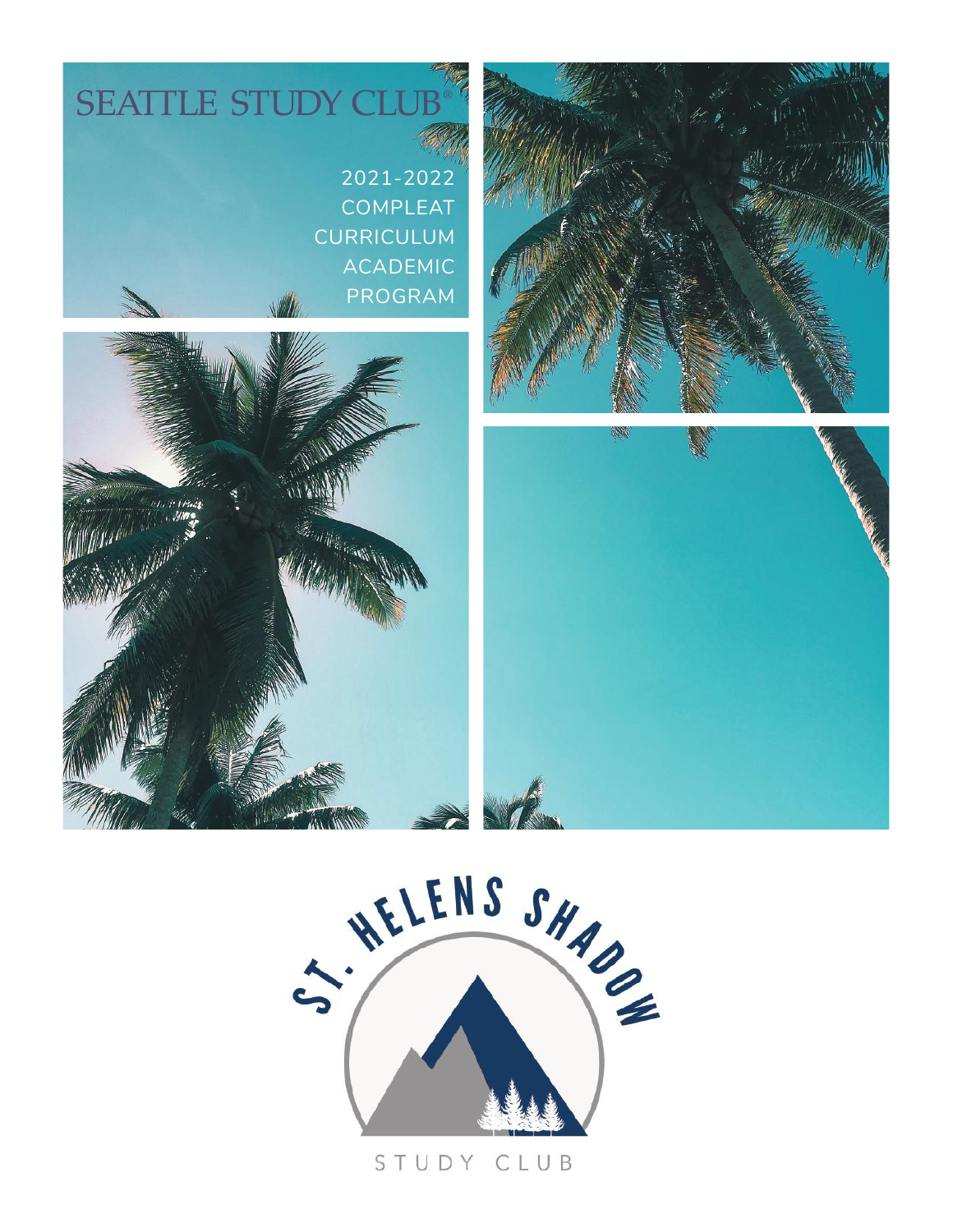

## Dr Edwin Leung

*Kickoff Event*

*Lecture, up to 2.5 hours Electives AGD Subject Code 130*

## **Sept** Problem Solving Workshop

For this session we will ask each member to bring 2 problems with them. These "problems" can be scheduling, clinical, or communication issues—really, anything that you struggle with at the office. All the members will be broken into small groups and you will be able to get advice, feedback and solutions that you can take back to the office and implement the next day.

*Upon completion of this session, attendees should be able to:* 

- Create a plan of action to make decisions about dilemmas.
- Increase collaboration with colleagues.

## Refer to the calendar for specific dates and times.

*Disclosure of Commercial Support: Dr Edwin Leung does not have any current or past affiliations to disclose (such as receiving research grants, speaking engagements, travel reimbursements, honoraria, etc).*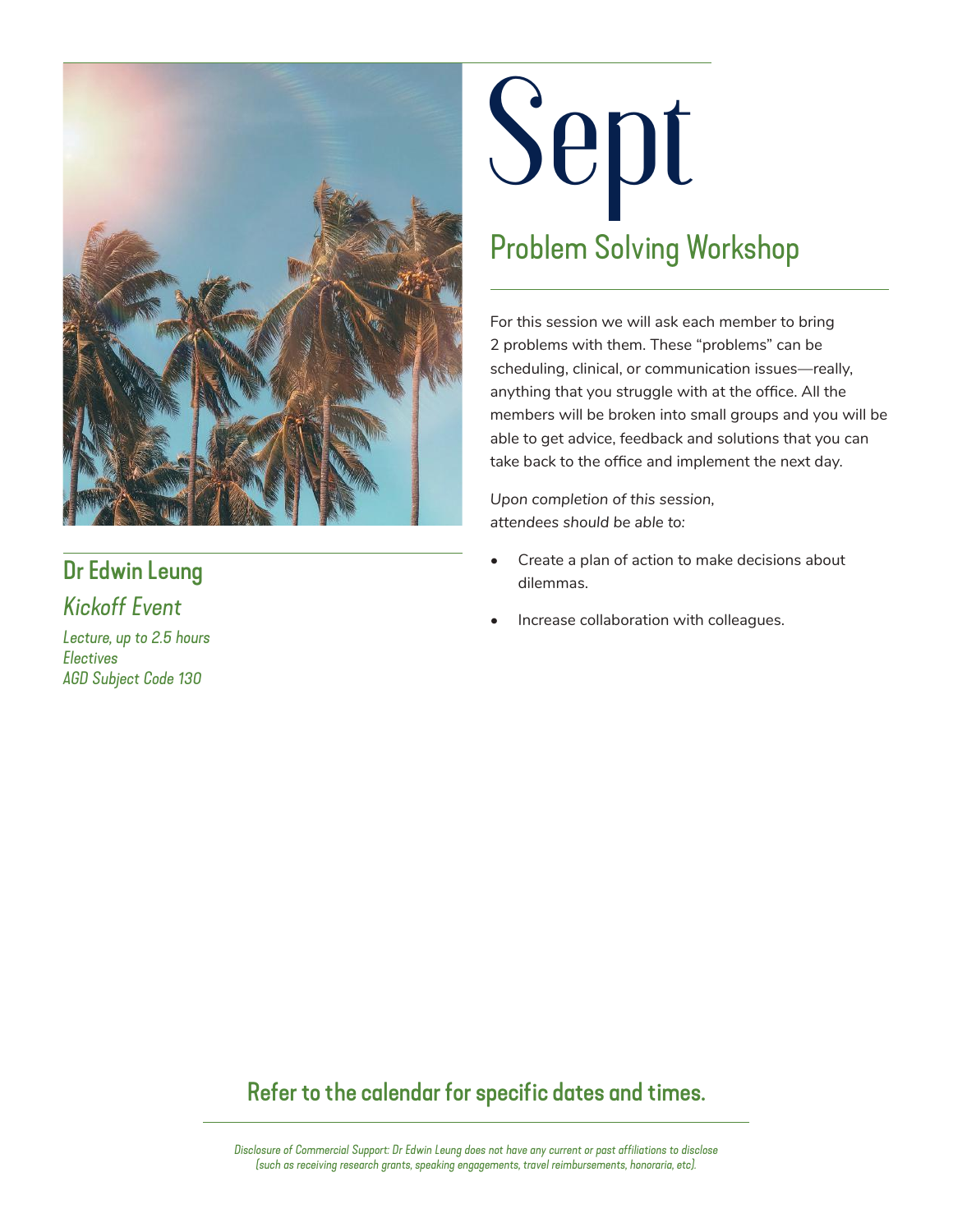

## Dania Tamimi, BDS, DMSc

#### *Live Lecture*

*Lecture, up to 8 hours Multidisciplinary Topics AGD Subject Code 149*



## **Oct**

## CBCT Evaluation for Implant Dentistry

With an in-depth review of imaging for implants including image manipulation to produce clinically correct cross sections, radiographic anatomy of relevant parts of the head and neck, and a systematic review of a CBCT volume—Dr Tamimi will discuss key strategies for detecting and evaluating pathology that may be visualized on the scan and its relevance to implant treatment planning and insertion. Fine diagnostic details that enable participants to single out one diagnosis over another will be presented. This course is important to any dentist practicing implant dentistry, whether CBCT imaging is even used, because it reviews anatomy relevant to implant dentistry and the fine art of radiographic evaluation of pathology and formation of a differential diagnosis.

*Upon completion of this session, attendees should be able to:* 

- Navigate and extract clinically correct images from a CBCT dataset.
- Understand radiographic anatomy as it relates to implant dentistry.

## Refer to the calendar for specific dates and times.

*Disclosure of Commercial Support: Dr Dania Tamimi does not have any current or past affiliations to disclose (such as receiving research grants, speaking engagements, travel reimbursements, honoraria, etc).*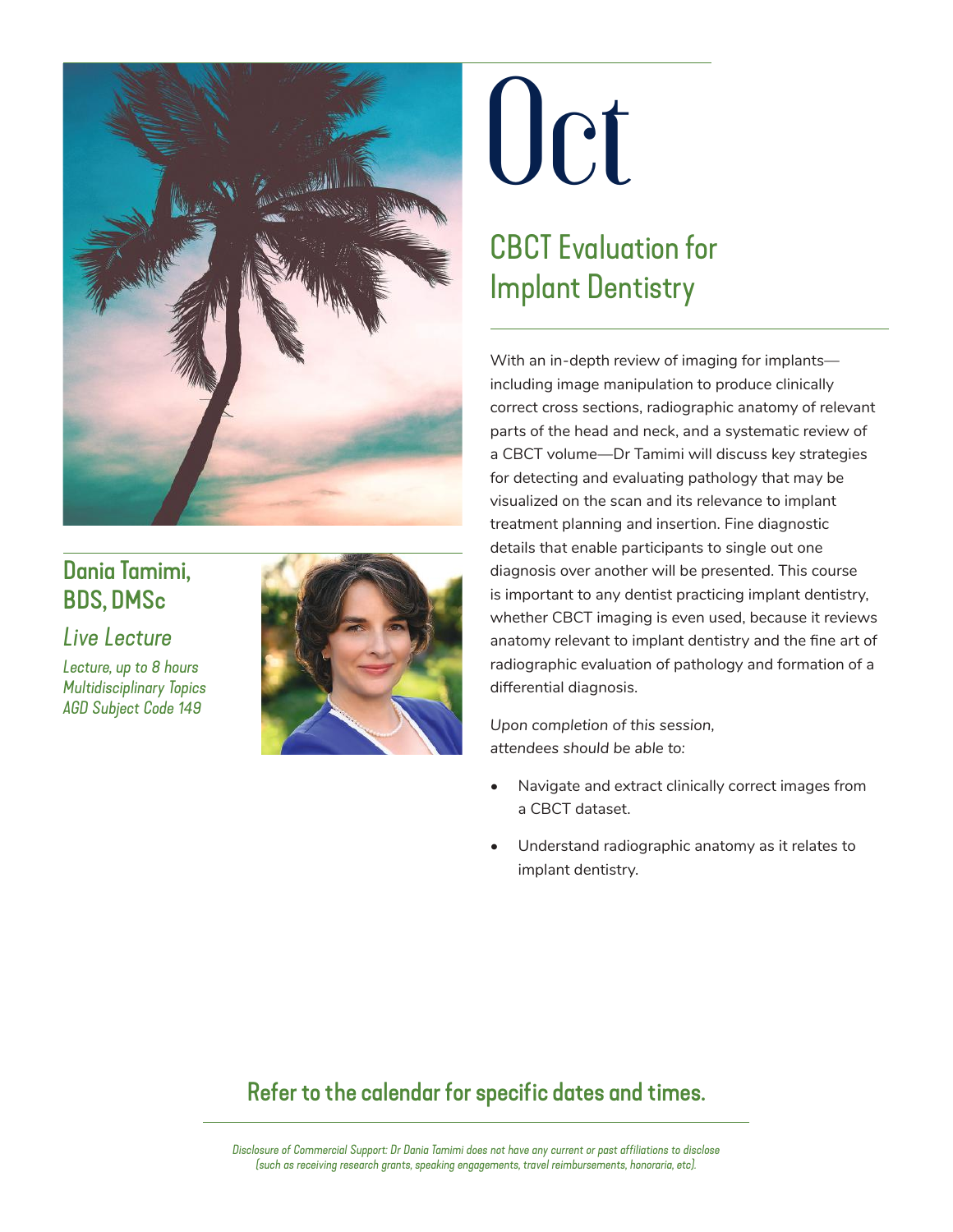

### Tal Morr, DMD, MSD

*Part I: Tx Planning Facilitated by Club Director*

*Part II: Q&A Facilitated by Seattle Study Club*

*Lecture, up to 3 hours Multidisciplinary Topics AGD Subject Code 149*



# **Nov/Dec**

An Anterior Esthetic and Functional Dilemma in a Growing Young Patient

Trauma and fracture of a central incisor in a young patient can be a huge functional and esthetic dilemma considering they are still growing. There are many aspects to consider in determining how to best manage these patients as they grow. One such case will be discussed including the influence of continued growth, prosthetic options and considerations, and long-term stability and options.

*Upon completion of this session, attendees should be able to:*

- Identify options for management of fractured teeth in a teenager.
- Understand timing and prosthetic considerations in the young, growing patient.

### Refer to the calendar for specific dates and times.

*Disclosure of Commercial Support: Dr Tal Morr does not have any current or past affiliations to disclose (such as receiving research grants, speaking engagements, travel reimbursements, honoraria, etc).*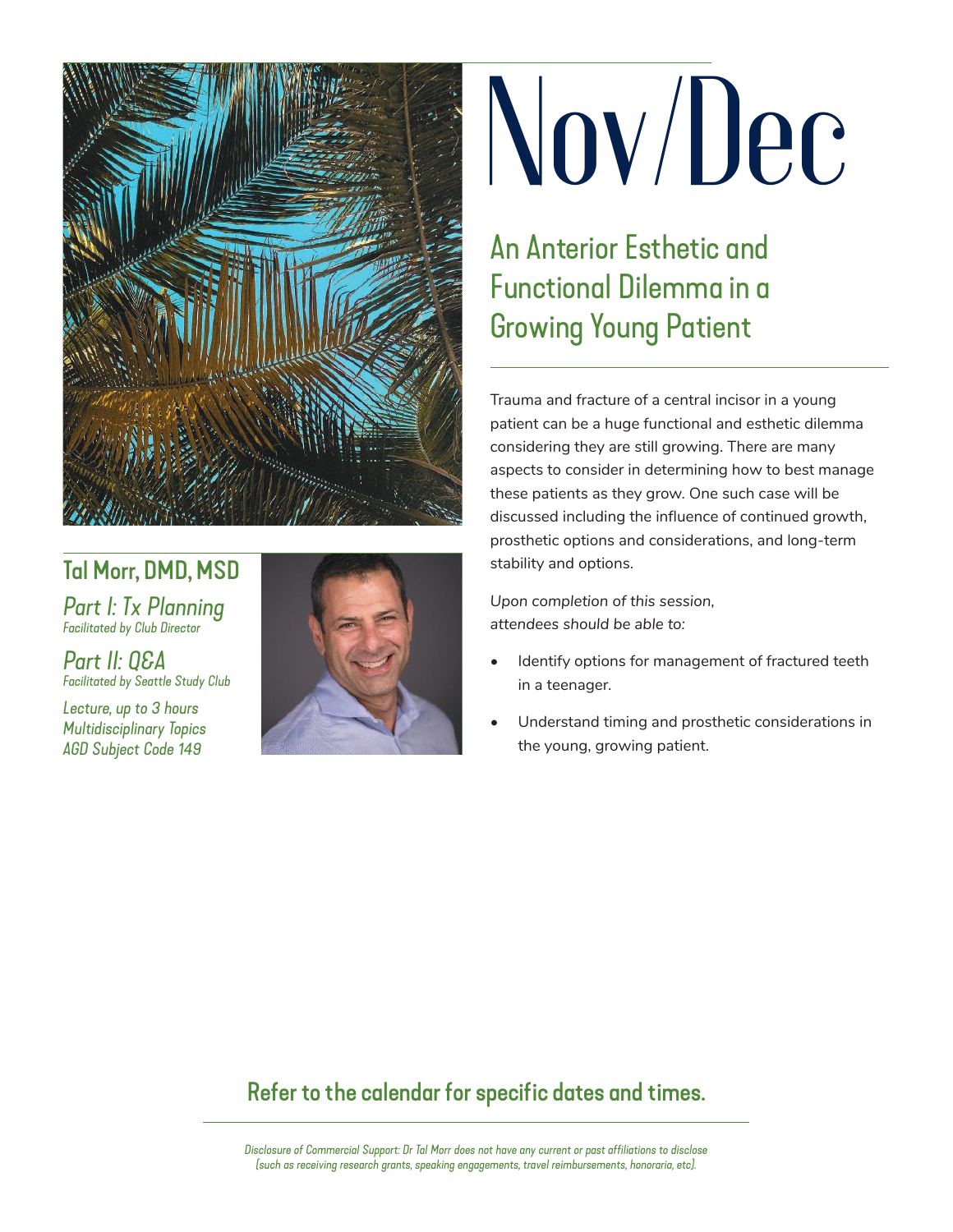

## Jeff Johnson, MBA *Evening Interview followed by Q&A*

*Lecture, up to 1 hour Practice Management and Human Relations AGD Subject Code 550*



## **Dec**

## An Evening Interview with Stock Analyst and Wall Street's Guru on Dentistry Jeff Johnson

Jeff Johnson understands the economy and can relate this to dentistry and the affects on your practice better than anyone! From teaching ophthalmology at Harvard Medical School, to an MBA at Kellogg, to R.W. Baird Wealth Management and Investment Banking, Jeff Johnson has forged a very unique path to become the most well recognized senior stock analyst in medicine and dentistry. He has offered to spend an evening with us, digging deep into the dental industry, to set the stage for decisions we will be making in our practices as a result of changes in the dental economic landscape.

*Upon completion of this session, attendees should be able to:* 

- Have a better understanding of the economic landscape related to the dental industry.
- Have a better understanding of how changes in the overall dental industry affect dental practices.

### Refer to the calendar for specific dates and times.

*Disclosure of Commercial Support: Jeff Johnson does not have any current or past affiliations to disclose (such as receiving research grants, speaking engagements, travel reimbursements, honoraria, etc).*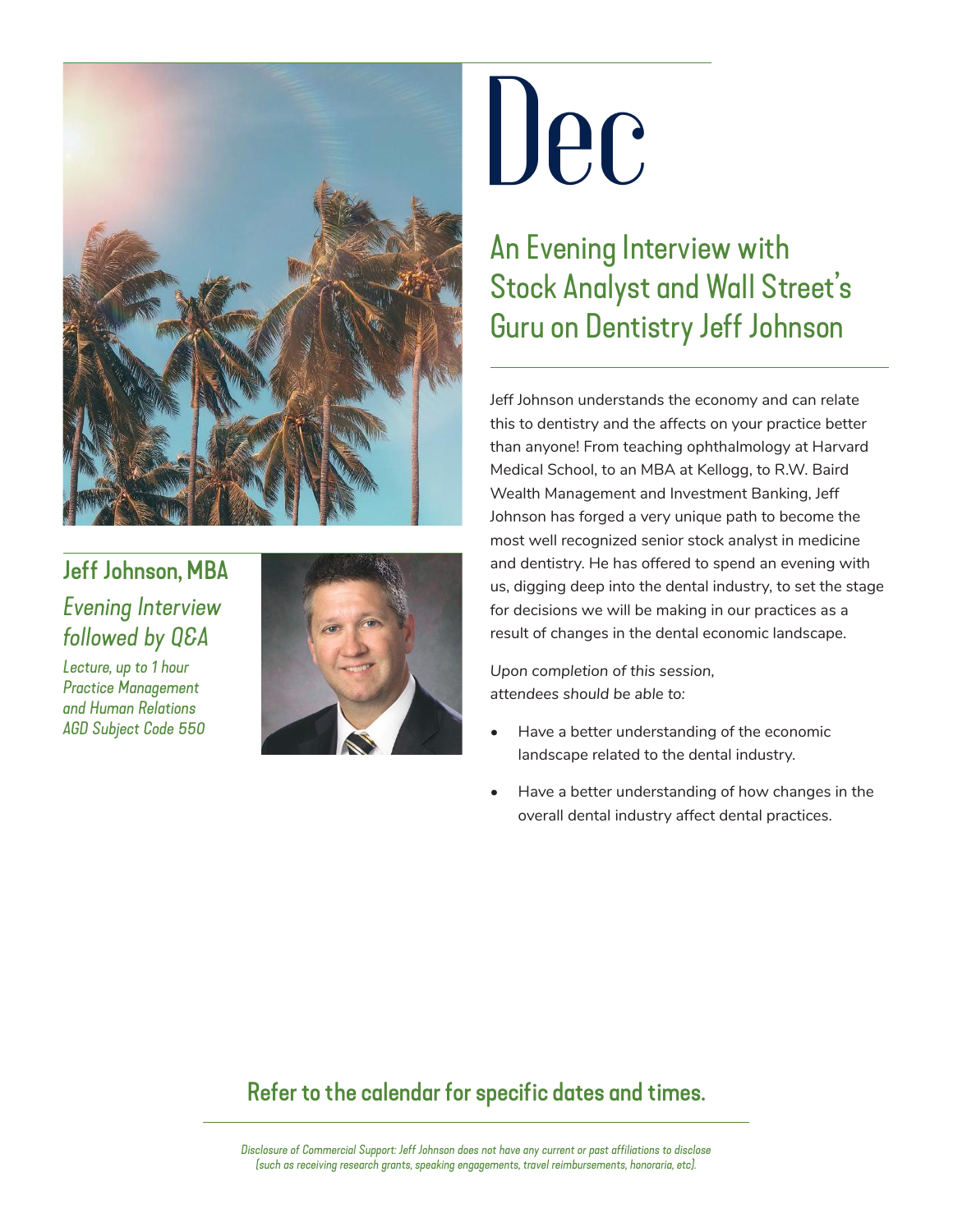

## **Jan**

## Digital Dentistry— From Concept to Reality

Digital technologies allow clinicians to create a virtual treatment plan, visualize the potential final outcomes, and share the plan in a format that is user-friendly and functional for all the specialists involved. This program will provide a step-by-step process to implement digital tools to create an easy, efficient and predictable workflow, with references to the literature and illustrative case presentations.

## Marcelo Calamita, DDS, MS, PhD Gustavo Giordani, DDS

### Adalberto Paula Souza Jr., DDS

*Livestream from São Paulo, Brazil*

*Lecture, up to 1.5 hours Multidisciplinary Topics AGD Subject Code 149*







*Upon completion of this session, attendees should be able to:* 

- Demonstrate how to utilize digital tools in case planning and discussion.
- Identify basic components of an efficient digital workflow.

## Refer to the calendar for specific dates and times.

*Disclosure of Commercial Support: Dr Marcelo Calamita and Dr Adalberto Paula Souza, Jr. do not have any current or past affiliations to disclose (such as receiving research grants, speaking engagements, travel reimbursements, honoraria, etc). Dr Gustavo Giordani is a key opinion leader and receives an honorarium from MIS Implants.*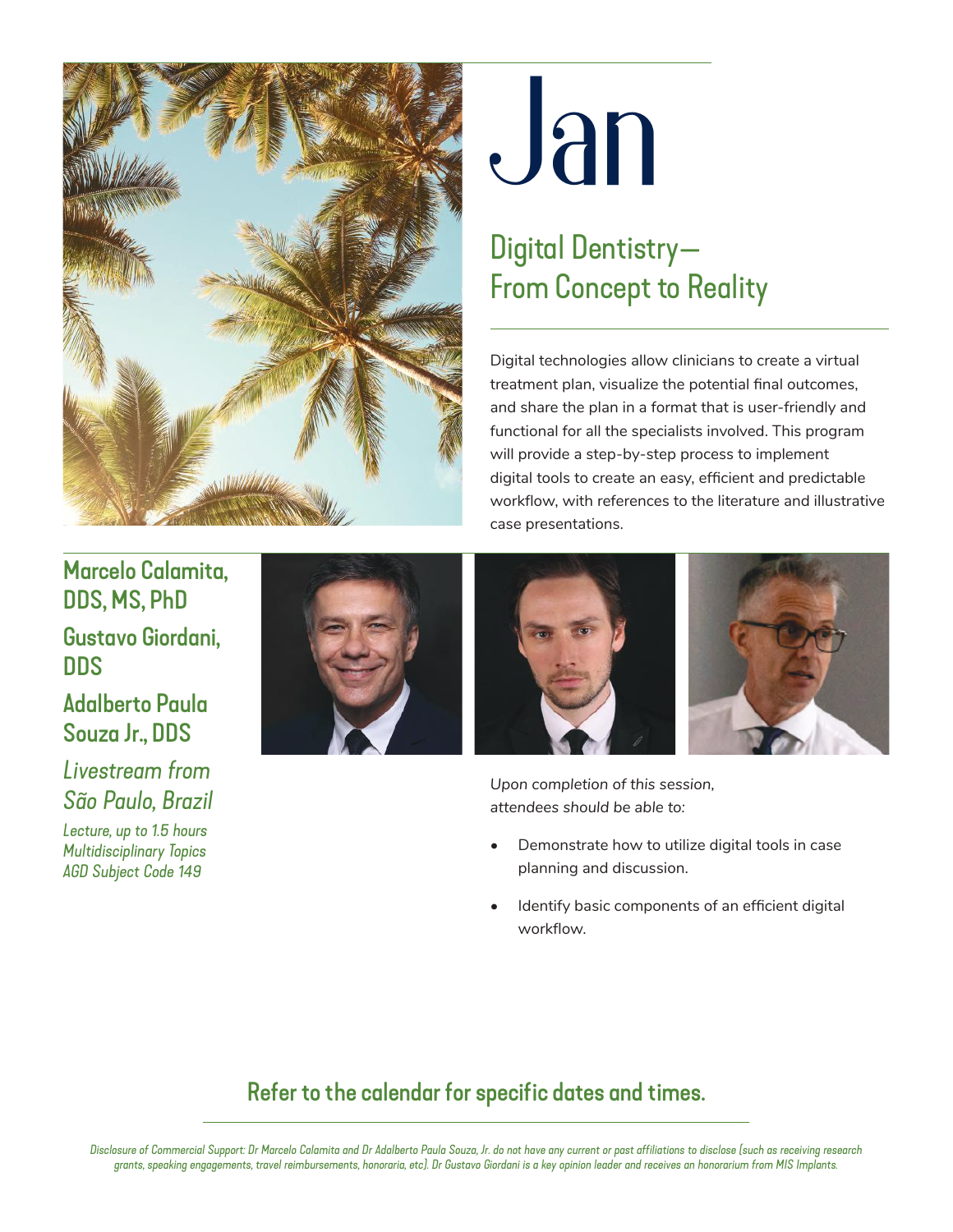

## Parag R. Kachalia, DDS

## *Virtual Hands-On Digital Diagnosis*

*Lecture, up to 2.5 hours Operative (Restorative) Dentistry AGD Subject Code 250*



## **Feb**

## Esthetic Analysis and Digital Planning

This virtual workshop will allow practitioners to leverage their photography and intraoral scans by pairing them with software platforms to create efficient 2D smile simulations and learn the fundamentals of digital wax ups and model printing.

*Upon completion of this session, attendees should be able to:* 

- Understand how to render a 2D smile with Photoshop.
- Understand how to render a 2D smile using SmileCloud and possibly 3Shape Smile Simulation.
- Convert a 2D smile design to wax up and print.

*Material Requirement: Course participants will be asked to load software like Photoshop, SmileCloud, Meshmixer, Ray-Ware and possibly 3Shape Smile Simulation to their personal laptop computers via trial licenses. Participants will then be guided through the software while working through three different cases. For the best user experience, please bring your personal laptop to the session.*

## Refer to the calendar for specific dates and times.

*Disclosure of Commercial Support: Dr Parag Kachalia is director of educational development and industry relations for Seattle Study Club. Seattle Study Club is working with 3Shape to provide a custom portal for access to the simulation software.*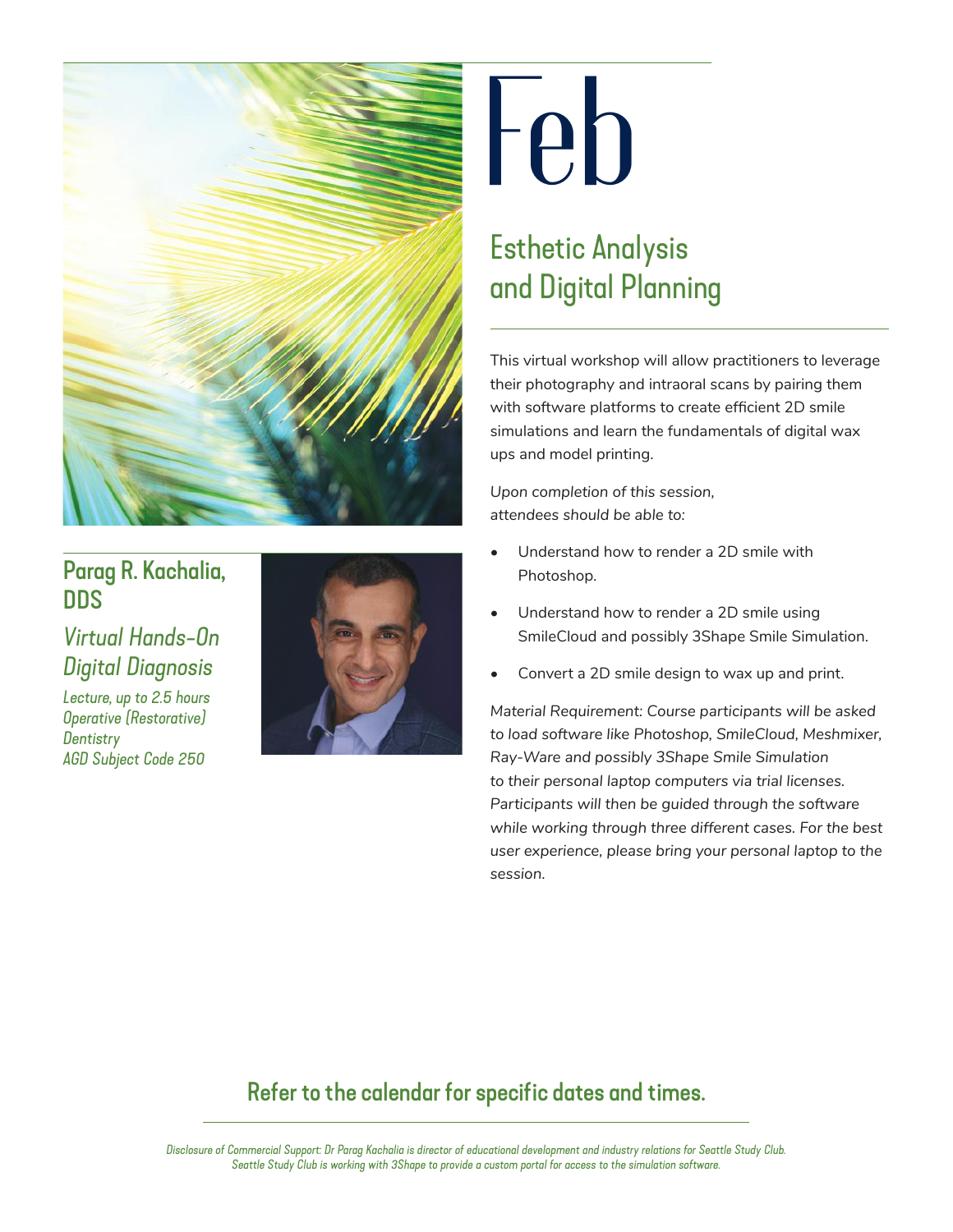

## Ken Runkle *Bespoke Business Academy Module*

*Facilitated by Club Director*

*Lecture, up to 2 hours Practice Management and Human Relations AGD Subject Code 550*



## **Mar**

Uncovering the Drivers to Increase the Value of Your Practice

There's quite a collection of myths and misconceptions many practitioners believe determines the value of their practice. Whatever your plans, whether expansion or retirement, an accurate assessment is essential to either of those next phases. It's time to bust those myths and determine a clear and accurate value for your practice. Join Ken for an in-depth discussion about key differentiators, how to avoid mistakes, and simple steps to maximize the value of your practice.

*Upon completion of this session, attendees should be able to:* 

- Identify key factors in determining the value of a practice.
- Develop a plan to maximize practice value.

## Refer to the calendar for specific dates and times.

*Disclosure of Commercial Support: Ken Runkle does not have any current or past affiliations to disclose (such as receiving research grants, speaking engagements, travel reimbursements, honoraria, etc).*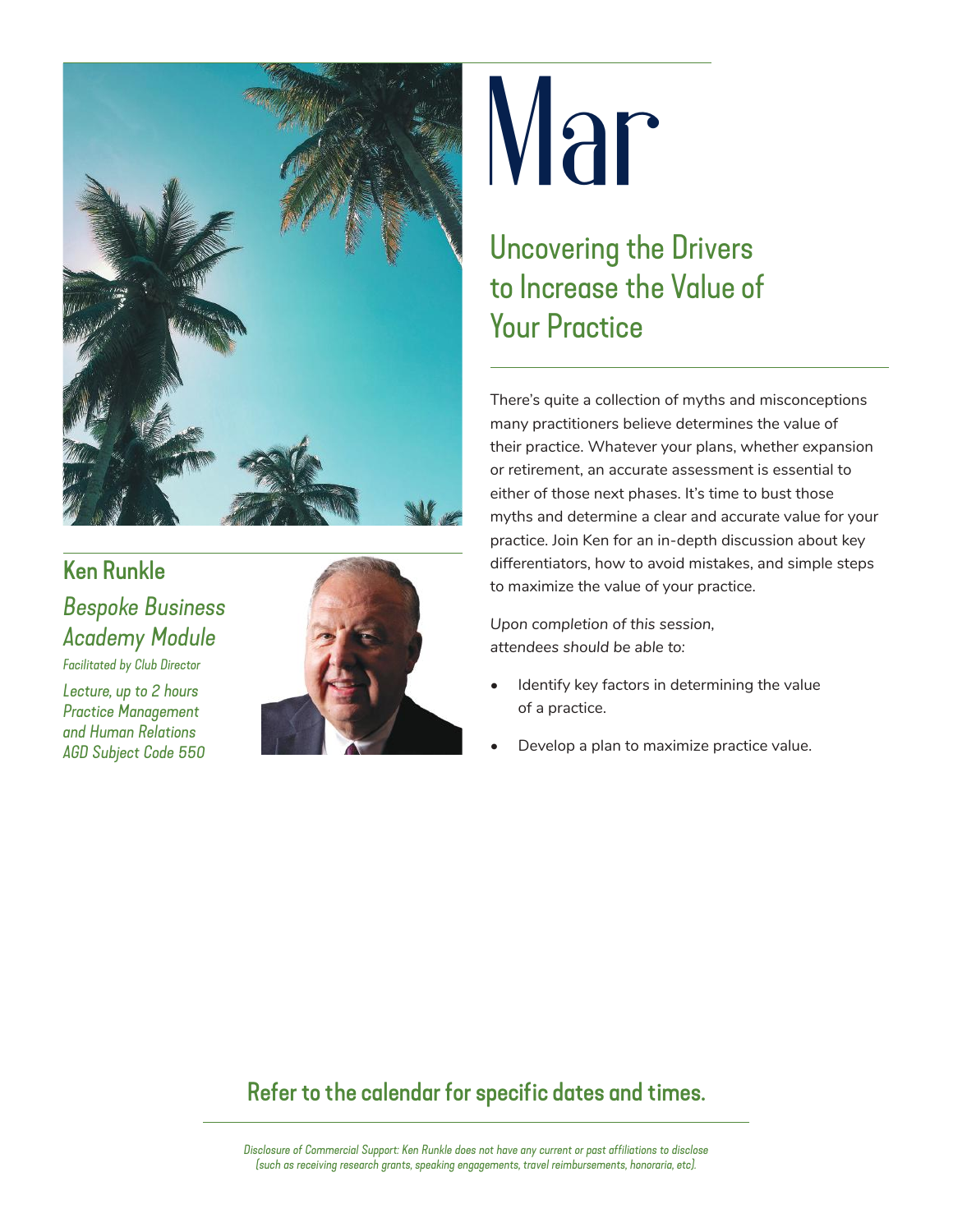

## Sonia Leziy, DDS, Dipl Perio, FCDS(BC), FRCD(C)

*Tx Planning Facilitated by Club Director*

*Lecture, up to 2 hours Multidisciplinary Topics AGD Subject Code 149*



## **Apr** An Evening of Treatment Planning with Dr Sonia Leziy

This is a video-enhanced session with Dr Sonia Leziy from our World Treatment Planning Championship Symposium. Sonia has contributed a fascinating case, similar in complexity to the Stefano Gracis case planning session most of you participated in with Compleat Curriculum I. It is an anterior esthetic dilemma which challenges participants to make the choice to save or extract, and promises to provide an opportunity for spirited discussion. It received the highest ratings of all the cases presented at Symposium.

*Upon completion of this session, attendees should be able to:* 

- Articulate arguments to defend the choice to extract and the choice to save a tooth.
- Understand resolution of an anterior esthetic problem.

### Refer to the calendar for specific dates and times.

*Disclosure of Commercial Support: Dr Sonia Leziy does not have any current or past affiliations to disclose (such as receiving research grants, speaking engagements, travel reimbursements, honoraria, etc).*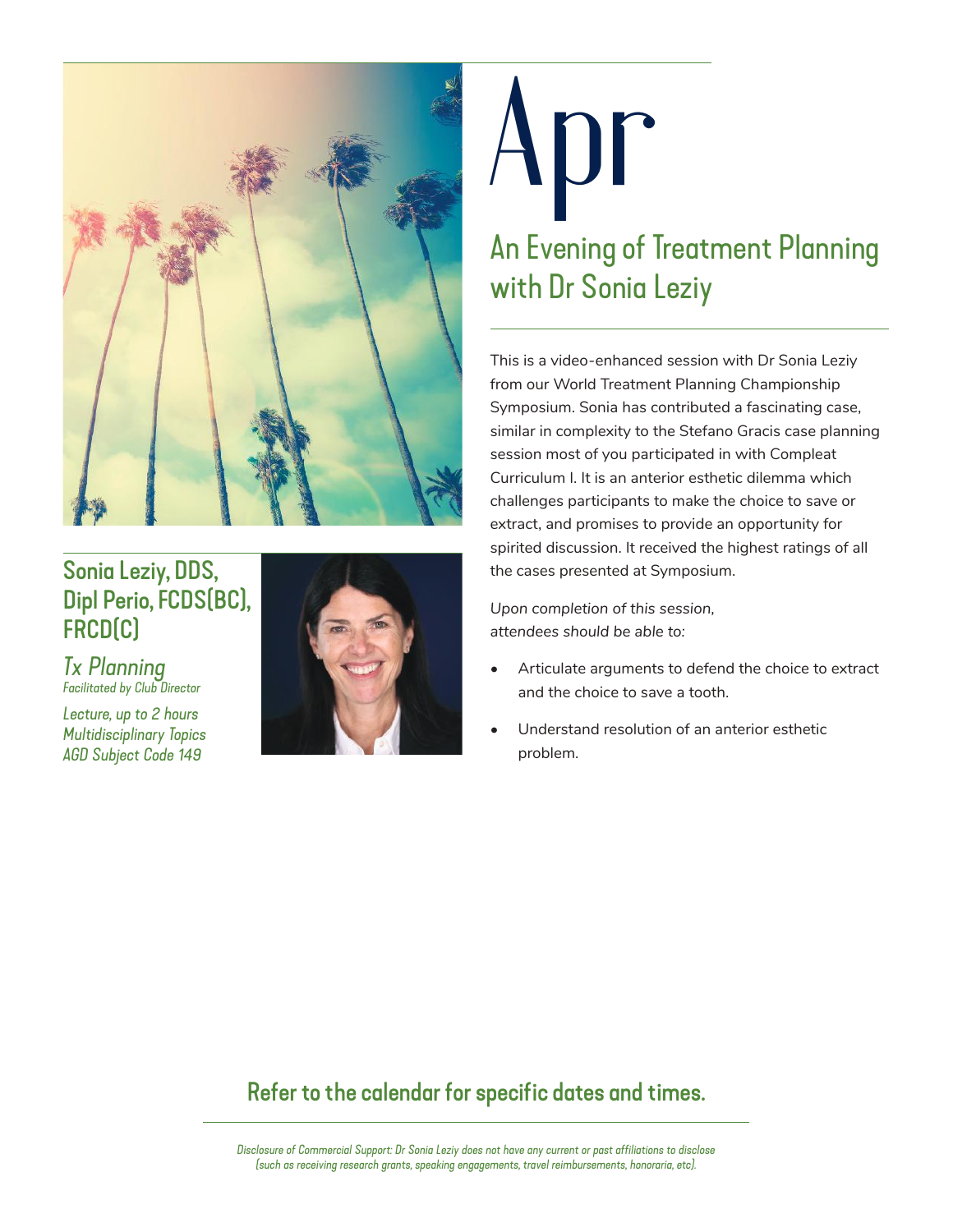

## Taiseer A. Sulaiman, DDS, PhD

*Live Lecture*

*Lecture, up to 6 hours Esthetics AGD Subject Code 780*



# **May**

Pursuit of Excellence: Optimizing Direct and Indirect Restorative Outcomes—Material Selection and Clinical Application

The wealth of materials currently available and required in restorative dentistry, combined with the rapid introduction of new materials, can be overwhelming. Understanding the basic properties and characteristics of each material, and their proper application, allows us to achieve the optimum potential of each material. Thus, providing the patient with exceptional care. This course will focus on clinical tips and criteria for material selection to complete the pursuit of excellence in mastering restorative dentistry.

*Upon completion of this session, attendees should be able to:*

- Understand the evolution of adhesive systems, tooth-colored direct restorative materials, and which adhesion strategy can optimize bonding to the tooth structure. Moreover, understand the importance of light-curing and the polymerization process and its role in prolonging restorative care.
- Establish criteria for modern-day ceramics selection and application with emphasis on monolithic zirconia, its different generations, and how the concepts of biomimetics can be applied to selecting the appropriate ceramic restorative material.

## Refer to the calendar for specific dates and times.

*Disclosure of Commercial Support: Dr Taiseer A. Sulaiman does not have any current or past affiliations to disclose (such as receiving research grants, speaking engagements, travel reimbursements, honoraria, etc).*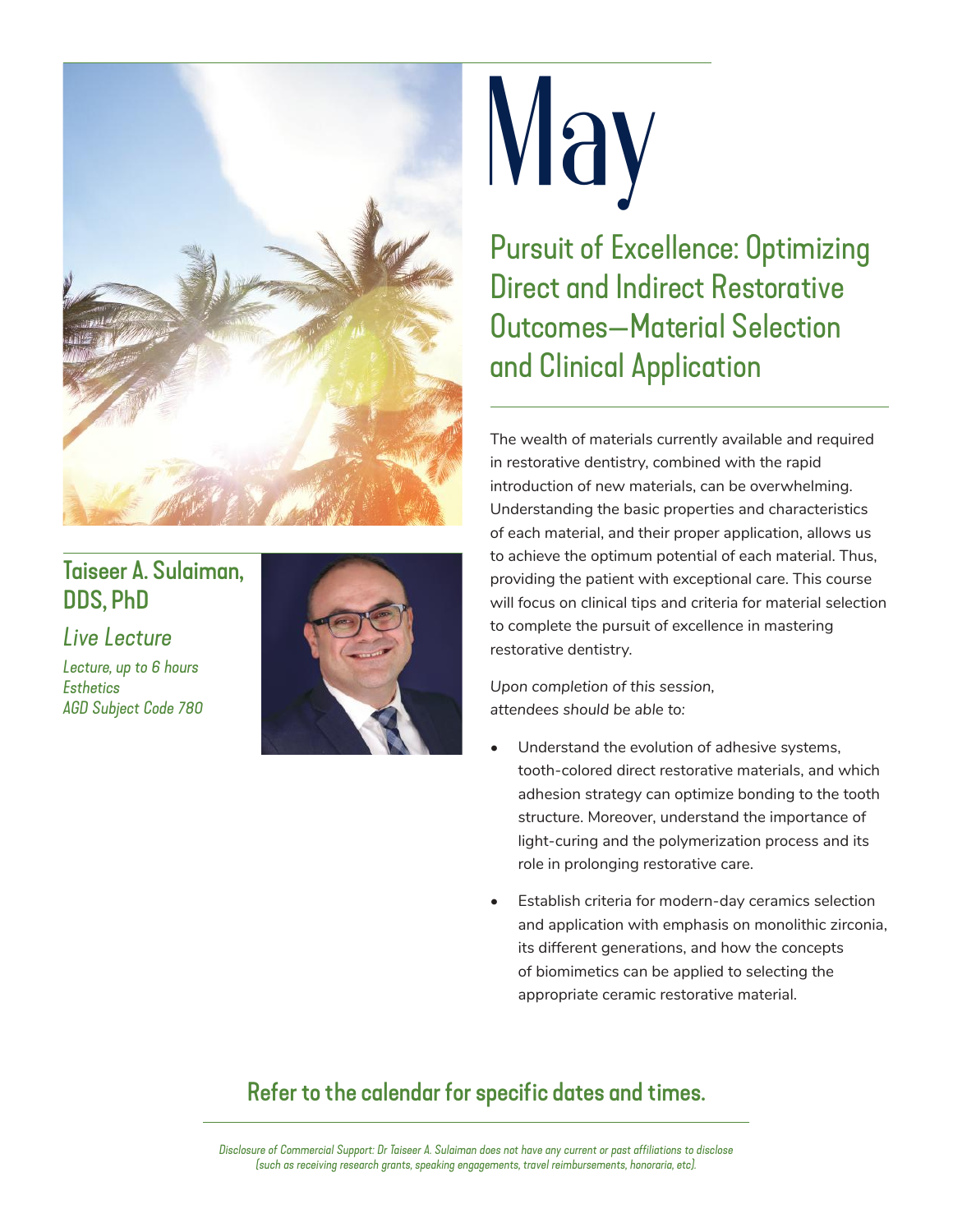

## Sree Koka, DDS, MS, PhD, MBA

*Evening Livestream*

*Lecture, up to 1 hour Self-Improvement AGD Subject Code 770*



## **June**

Where Does the Rock Go When the Rock Needs Help? Living and Leading Yourself and Others Through Tough Times

Our dental degrees do not prepare us to tackle myriad challenges. In everyday dental practice and in our lives, we may be struggling to know what we should do and how we should behave with our patients, staff and loved ones. The shadow questions of what we should not do and how we should not behave add additional stress. To be successful, we need to be leaders, and as leaders, others look to us for the answers to walk them through tough times and challenges. So, during a time when we need a type of help we have never needed before, and acknowledging that leading through crisis requires a special set of skills, where do we go for this help? Join Dr Koka to learn about the tools that are available to take better care of ourselves.

*Upon completion of this session, attendees should be able to:* 

- Describe the impact of stress on maintaining overall health.
- Demonstrate the importance of permission.
- Identify ways to build resilience that prevent or address overwhelming stress.

## Refer to the calendar for specific dates and times.

*Disclosure of Commercial Support: Dr Sree Koka does not have any current or past affiliations to disclose (such as receiving research grants, speaking engagements, travel reimbursements, honoraria, etc).*